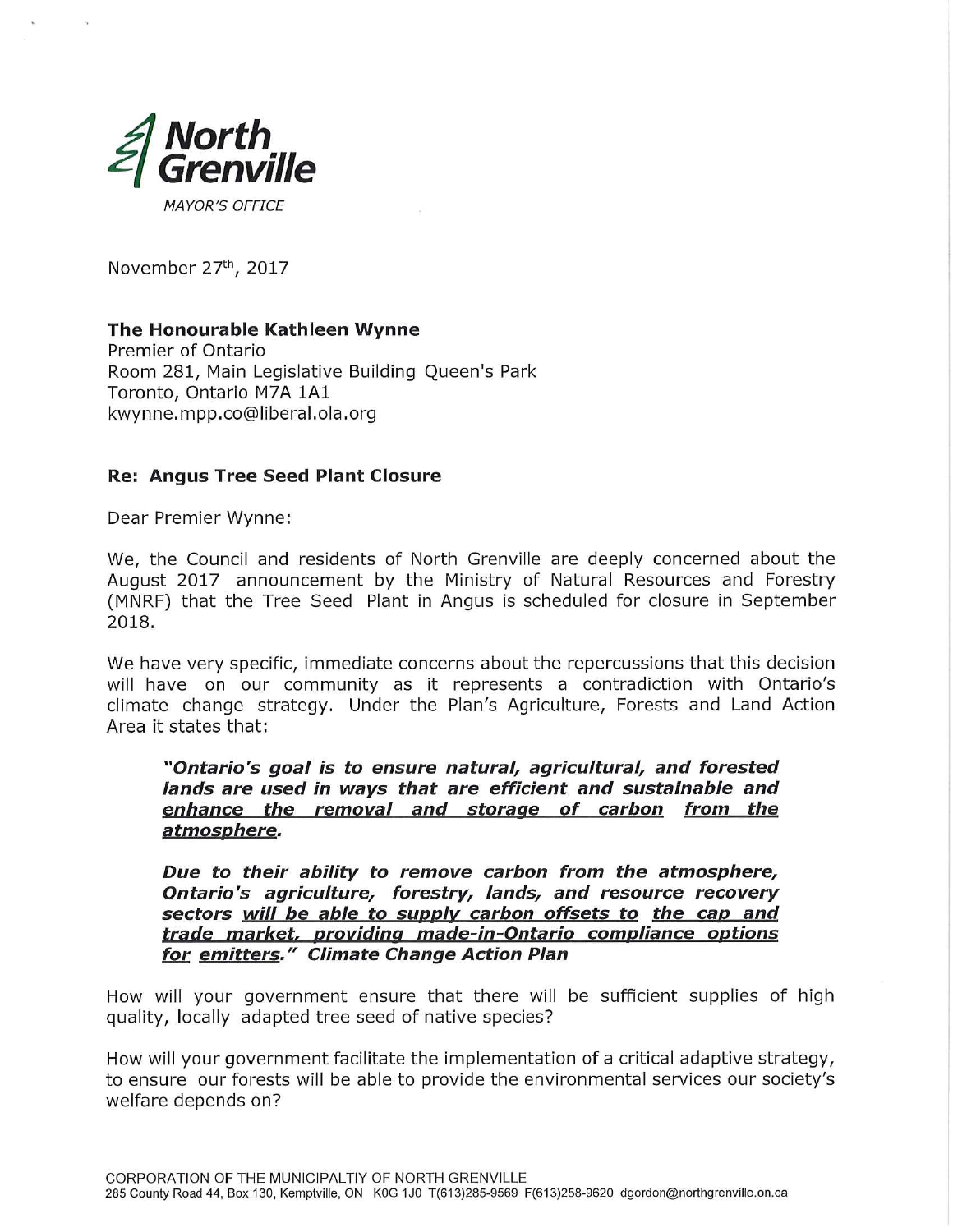Specifically, we are deeply concerned that the Tree Seed Plant closure decision:

- was made without public consultation;
- was made without sufficient analysis of its impact on Ontario communities;
- takes Ontario in a direction opposite to jurisdictions who recognize tree seed processing and banking as an essential social service to help adapt to climate change;
- does not recognize that the private sector alone cannot undertake this significant and necessary challenge to ensure the resilience of Ontario's forests;
- seriousiy constrains private sector growers' ability to follow government seed policy as per the Crown Forest Sustainability Act and the 50 Million Tree Program's objectives; and
- is being enacted too quickly to develop short and long-term options that will provide seed for reforestation practitioners, and ensure the quality of the seed currently in storage.

As you are aware Madame Premier, the Municipality of North Grenville is poised to acquire the majestic 100- year-old Kemptville Campus for the purpose of transforming this long-time Provincial asset into an education and community hub, focusing on climate change adaptation and low-carbon innovation. Our inspiration in moving forward with this project originates from the creation of the Ferguson Forest Centre (FFC) located in Kemptvilie and named after former Premier G. Howard Ferguson, a native son of this community.

The Municipality, along with its current partners in the education and community hub project (i.e. 4 local school boards, the Ryan's Well Foundation, etc.) and the many other organizations that we are currently in discussion with, have expressed a desire to align themselves with the FFC and incorporate its purpose in their programming and/or business model. In short, the FFC constitutes a significant element of the Kemptviile Campus education and community hub business plan.

The announced closure of Ontario's seed plant in Angus will bear significant challenges for the FFC which could iead to further employment loss in North Grenville as did the closure of Kemptville College. Not only will this impact both direct and indirect jobs in our community, it will also ignore three years of hard work to seek to renew the Campus and bring back the jobs that were lost.

There is great urgency for the FFC to address short-term options:

- for moving their seed, currently in storage at the OTSP, to other secure, expert banking facilities, which currently don't exist in Ontario;
- for seed processing, needed annually and as early as June 2018 for some species; and
- to obtain the rare and highly skilled seed processing, banking and testing expertise that results in high quality seed which can be banked and made available over the long term (decades) to support climate change forest adaptation strategies.

Simply put Madame Premier, without the FFC, the Kemptville Campus education and community hub will be severely impacted with respect to meeting our climate change adaptation and low carbon innovation objectives.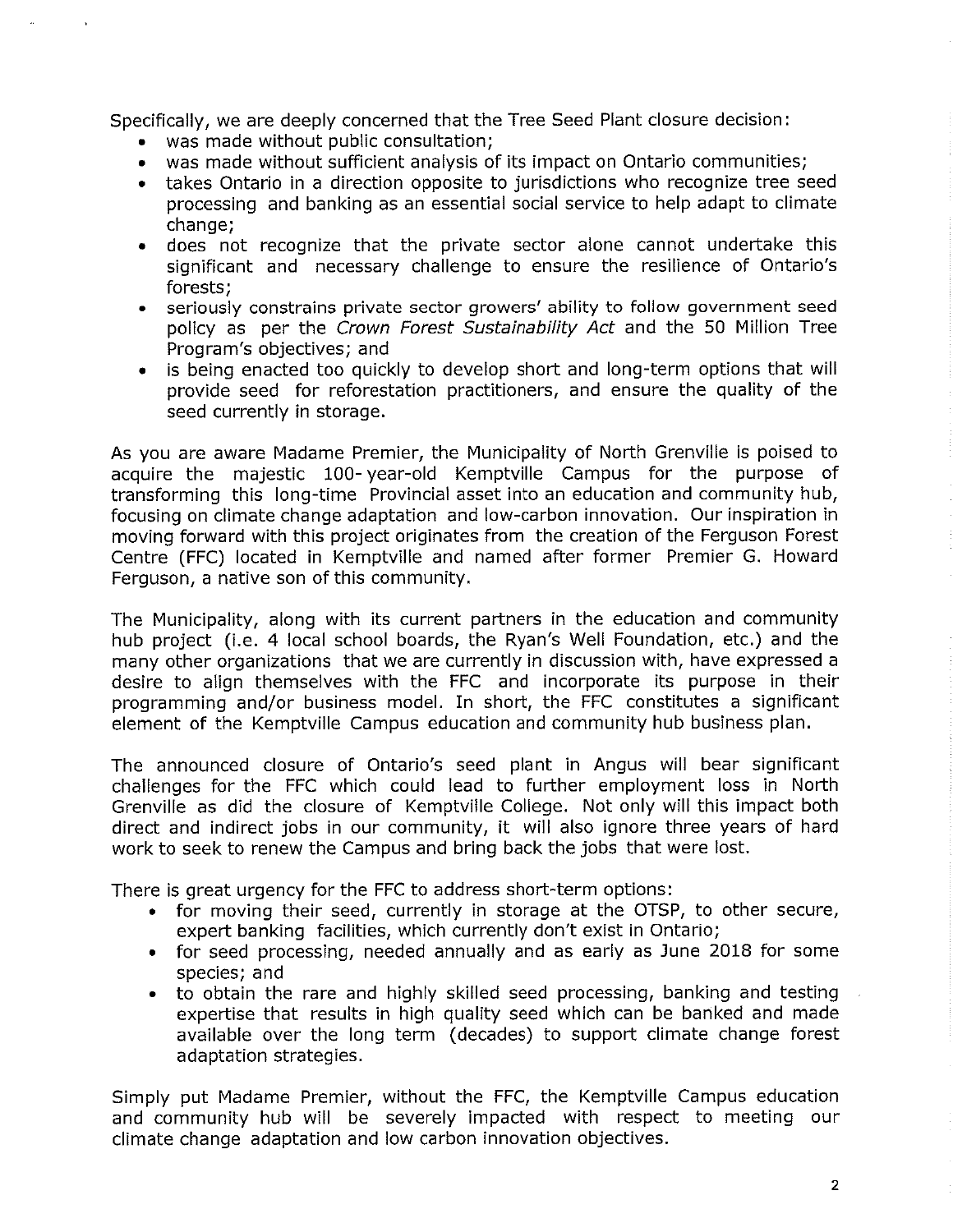We respectfully and urgently request that:

- 1. A Stakeholder Committee be constituted immediately that would include: Forests Ontario, Sustainable Forest Licensees, growers, OMNRF's partners in forest genetic resource management, local community groups (AWARE Essa, Friends of the Utopia Mill & Park), representatives of MOECC and OMAFRA, and OMNRF seed policy staff;
- 2. The Stakeholder Committee report no later than 4 months from the date of it being constituted; the report to outline potential alternate modes of delivery, including via a non-profit entity, with the objective of possibly relieving on-going operating expenses presently incurred by the Government of Ontario with regards to this facility;
- 3. Any and all actions on the closure of the Ontario Tree Seed Facility be **immediately put on hold** pending the outcome of a consultative process; and
- 4. That an emergency meeting be convened, as soon as possible, through your offices, with the above representatives and yourselves.

The MNRF has an opportunity to engage stakeholders in a meaningful consultation process that will result in solutions to this urgent challenge; solutions that must involve government support and oversight, but most importantly, leadership, on behalf of all of Ontario.

Respectfully/l  $\sigma$  $\sim$  J  $\sigma$ zale $\sim$ 

David Gordon Mayor

Copy:

Honourable Kathy McGarry, OMNRF kmcgarry.mpp.co@liberal.ola.org Bill Thornton, Deputy Minister, OMNRF bill.thornton@ontario.ca Chris Ballard, Minister, OMOECC minister. moecc@ontario.ca Jeff Leal, Minister, OMAFRA minister.omafra@ontario.ca Dr. Dianne Saxe, Environmental Commissioner of Ontario commissioner@eco.on.ca Donnie McPhee, Manager, National Tree Seed Centre, NRCAN donnie.mcphee@canada.ca Dale Simpson, Scientist Emeritus, National Tree Seed Centre, NRCAN dale.simpson@canada.ca Steve Hounsell, Chair, Ontario Biodiversity Council steve.hounsell@bell.net Rob Keen, Forests Ontario, rkeen@forestsontario.ca Forest Gene Conservation Association of Ontario fgcaontario@gmail.com Northeast Seed Management Association nesmarf@ntl.sympatico.ca Superior Woods Tree Improvement Association pcharret@lakeheadu.ca